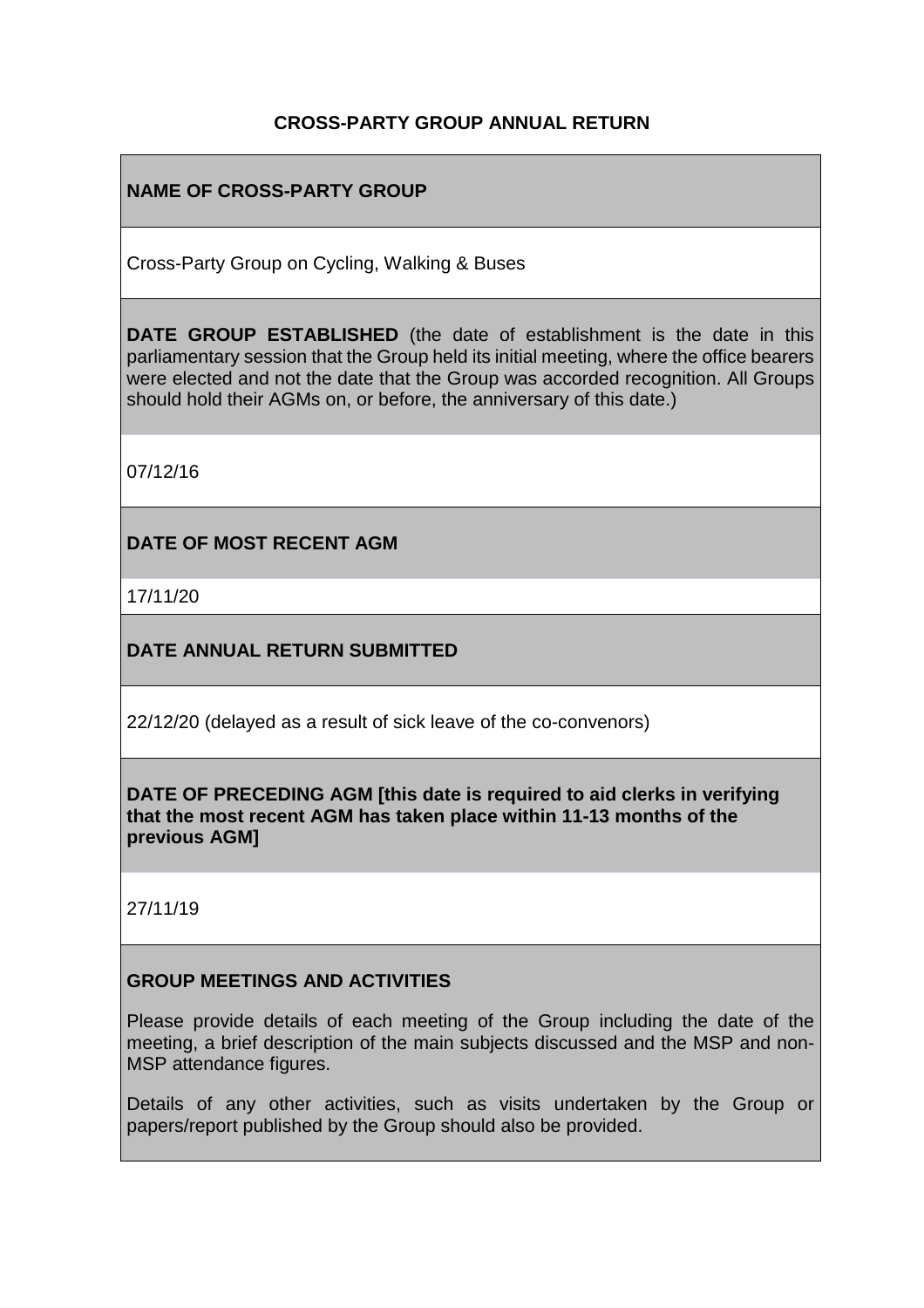#### **Meeting held 03/03/20**

Attendance: 4 MSPs, 18 Non-MSPs

Presentation on National Walking Strategy by Rona Gibb (Paths for All) & Craig McLaren (RTPI & chair of the National Walking Strategy Delivery Forum). Presentation on 'Walking for active travel vs walking for leisure and outdoor recreation' by Helen Todd (Ramblers Scotland).

#### **Meeting held 01/09/20**

Attendance: 5 MSPs, 21 Non-MSPs

Presentation on 'Holyrood-Waverley Street Audit' by Stuart Hay (Living Streets Scotland).

Presentation on 'Spaces for People' programme by Claire Daly (Sustrans Scotland).

#### **Meeting held 17/11/20**

Attendance: 4 MSPs, 30 Non-MSPs

Presentation on 'Driving Scotland's Green Recovery' by Keith Watson (Alexander Dennis Limited).

Presentation on 'The Better Buses Project' by Andy Hyde (Go Upstream), Carl Greenwood (Paths for All) & Gerry King.

The Group has also corresponded with the Scottish Government regarding Traffic Regulation Orders.

It has been decided to hold one further meeting prior to the May 2021 elections, and this has been scheduled for 09/03/21.

## **MSP MEMBERS OF THE GROUP**

Please provide names and party designation of all MSP members of the Group.

Alison Johnstone (Green) (Co-Convenor)

Claudia Beamish (Labour) (Co-Convenor)

Graham Simpson (Conservatives) (Deputy Convenor)

Gail Ross (SNP)

Gillian Martin (SNP)

Mark Ruskell (Green)

Patrick Harvie (Green)

Sarah Boyack (Labour)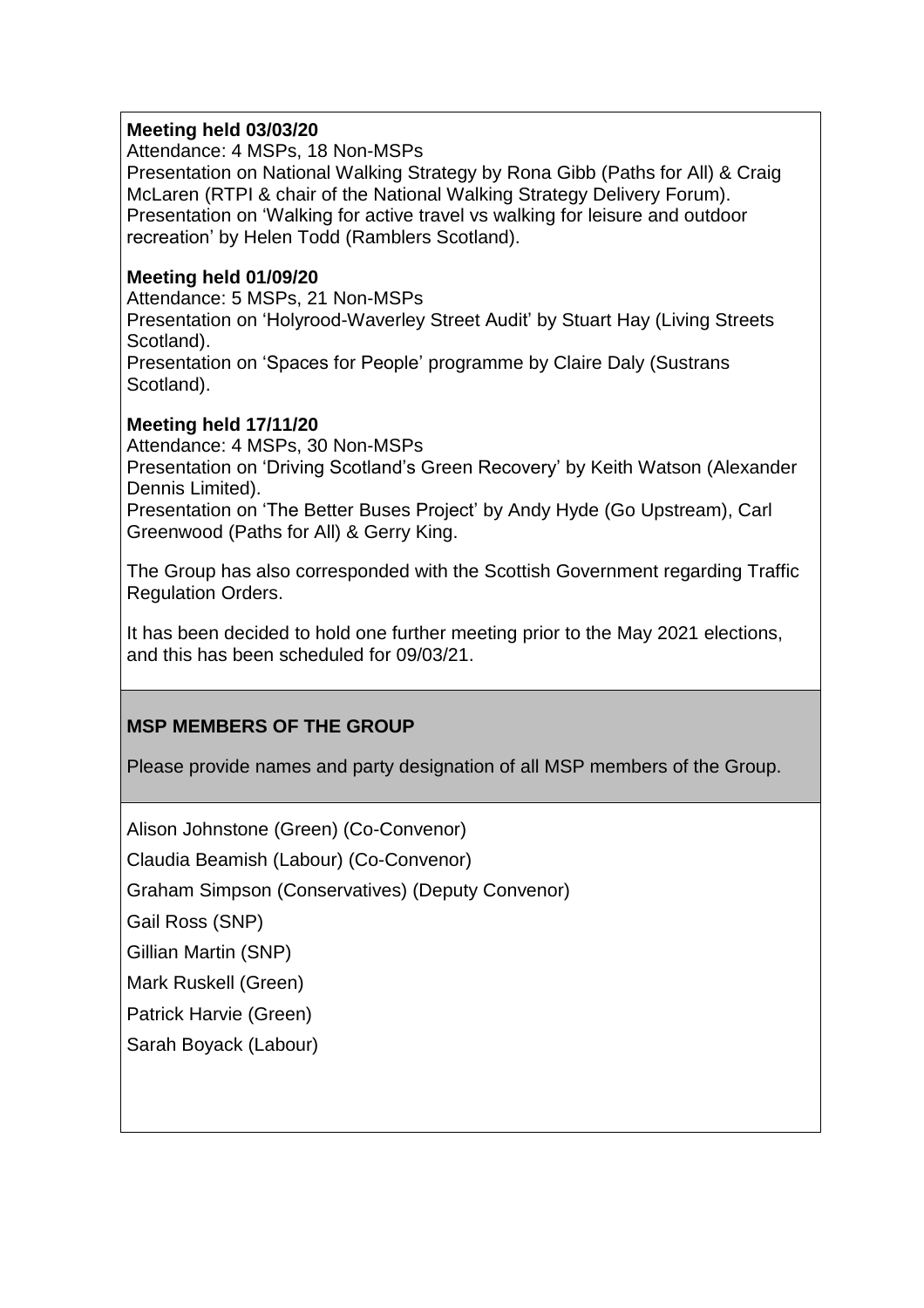# **NON-MSP MEMBERS OF THE GROUP**

For organisational members please provide only the name of the organisation, it is not necessary to provide the name(s) of individuals who may represent the organisation at meetings of the Group.

| Individuals | Richard Doherty (office of Alison Johnstone) |
|-------------|----------------------------------------------|
|             | <b>Professor Tom Rye</b>                     |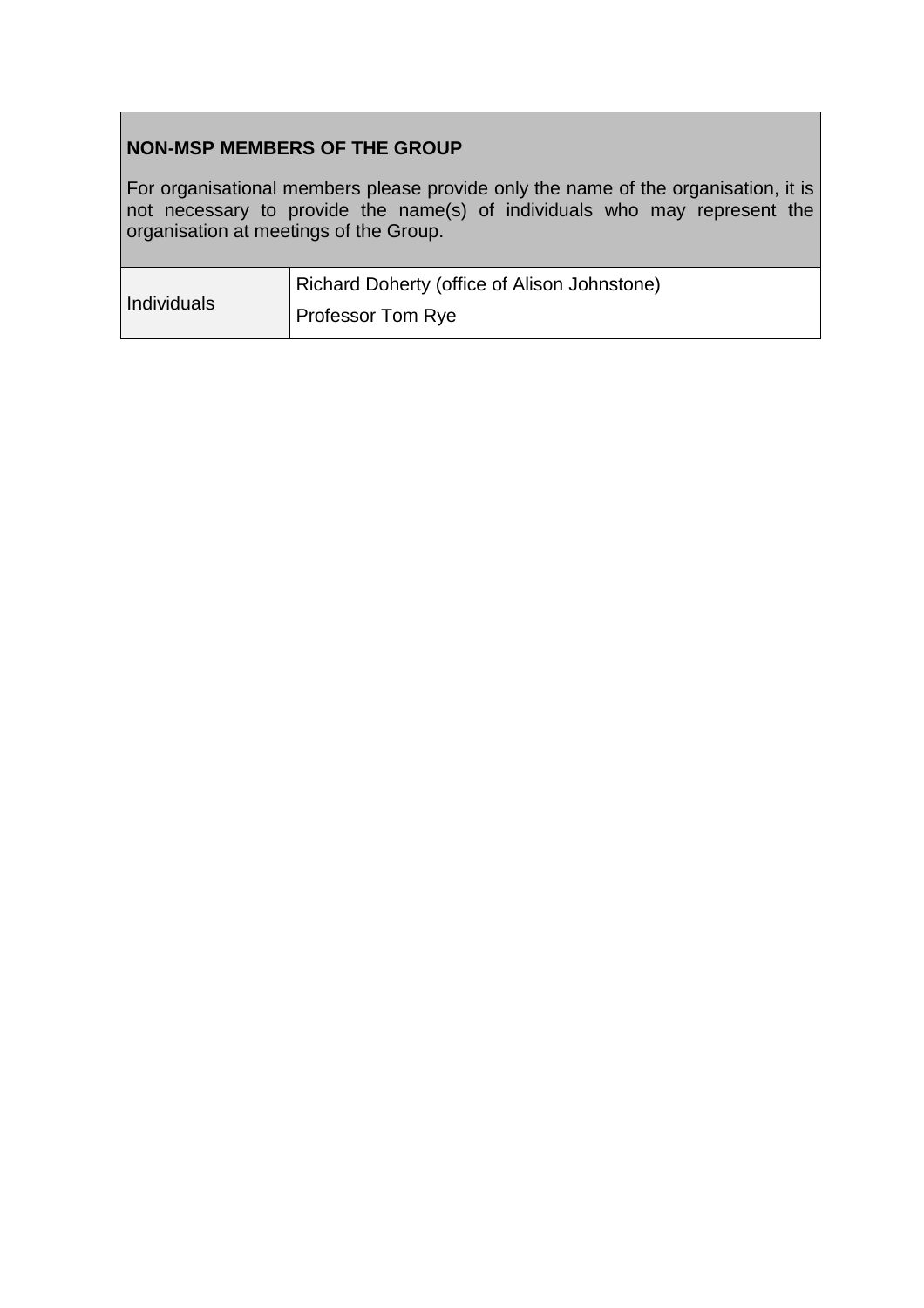|               | Transform Scotland - secretary,                                       |
|---------------|-----------------------------------------------------------------------|
| Organisations | <b>Living Streets Scotland</b>                                        |
|               | <b>Cycling Scotland</b>                                               |
|               | <b>Cycling UK Scotland</b>                                            |
|               | Paths for All                                                         |
|               | <b>Sustrans Scotland</b>                                              |
|               | <b>Spokes</b>                                                         |
|               | Confederation of Passenger Transport UK,                              |
|               | <b>Transport Focus</b>                                                |
|               | GoBike Strathclyde Cycle Campaign                                     |
|               | <b>Ramblers Scotland</b>                                              |
|               | <b>Causey Development Trust</b>                                       |
|               |                                                                       |
|               | Stagecoach UK Bus                                                     |
|               | The Bike Station (Edinburgh)                                          |
|               | <b>Cycle Law Scotland</b>                                             |
|               | <b>Pedal on Parliament</b>                                            |
|               | <b>South West Community Cycles</b>                                    |
|               | <b>Citizens Advice Scotland</b>                                       |
|               | <b>Gorebridge Community Development Trust</b>                         |
|               | <b>CalMac Ferries Ltd</b>                                             |
|               | <b>Community-Led Environmental Action for Regeneration</b><br>(CLEAR) |
|               | Levenmouth Rail Campaign                                              |
|               | <b>Friends of the Earth Scotland</b>                                  |
|               | <b>Royal Scottish Geographical Society</b>                            |
|               | <b>Scottish Association for Public Transport</b>                      |
|               | <b>Living Streets Edinburgh</b>                                       |
|               | Women's Cycle Forum                                                   |
|               | <b>Police Scotland</b>                                                |
|               | <b>CoMoUK</b>                                                         |
|               | <b>Scottish Cycling</b>                                               |
|               | Royal National Institute for the Blind                                |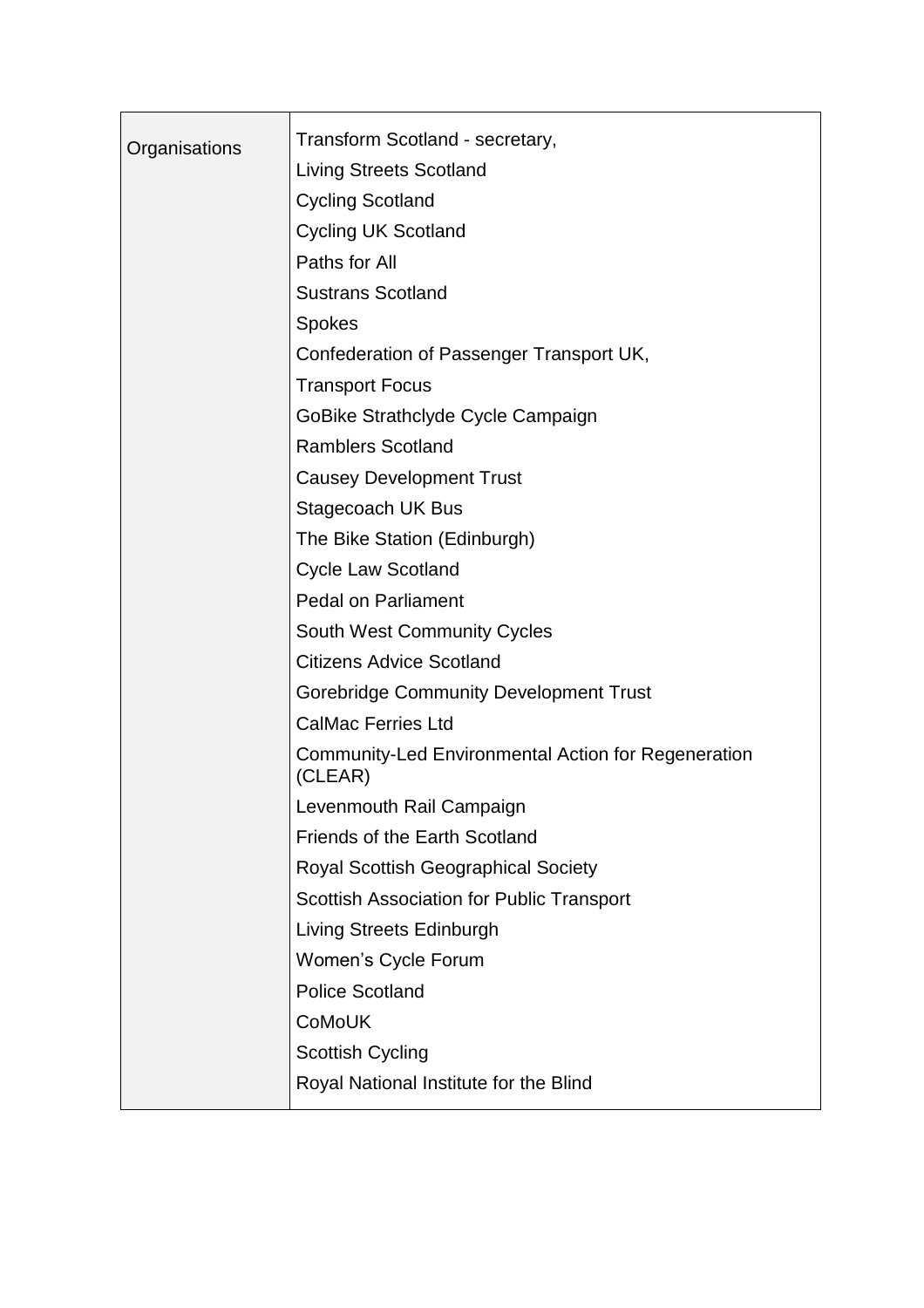# **GROUP OFFICE BEARERS**

Please provide names for all office bearers. The minimum requirement is that two of the office bearers are MSPs and one of these is Convener – beyond this it is a matter for the Group to decide upon the office bearers it wishes to have. It is permissible to have more than one individual elected to each office, for example, coconveners or multiple deputy conveners.

| Convener               | Alison Johnstone (Green) (Co-Convenor)<br>Claudia Beamish (Labour) (Co-Convenor) |
|------------------------|----------------------------------------------------------------------------------|
| <b>Deputy Convener</b> | Graham Simpson (Conservatives) (Deputy Convenor)                                 |
| Secretary              | <b>Transform Scotland</b>                                                        |
| Treasurer              | N/A                                                                              |

## **FINANCIAL BENEFITS OR OTHER BENEFITS RECEIVED BY THE GROUP**

Please provide details of any financial or material benefit(s) received from a single source in a calendar year which has a value, either singly or cumulatively, of more than £500. This includes donations, gifts, hospitality or visits and material assistance such as secretariat support.

Details of material support should include the name of the individual providing support, the value of this support over the year, an estimate of the time spent providing this support and the name of the organisation that this individual is employed by / affiliated to in providing this support.

Groups should provide details of the date on which the benefit was received, the value of the benefit and a brief description of the benefit.

If the Group is not disclosing any financial information please tick the box to confirm that the Group has considered the support received, but concluded it totalled under the threshold for disclosure (£500).

 $\left[\blacktriangledown\right]$  The group received no financial support during the past year.

# **SUBSCRIPTION CHARGED BY THE GROUP**